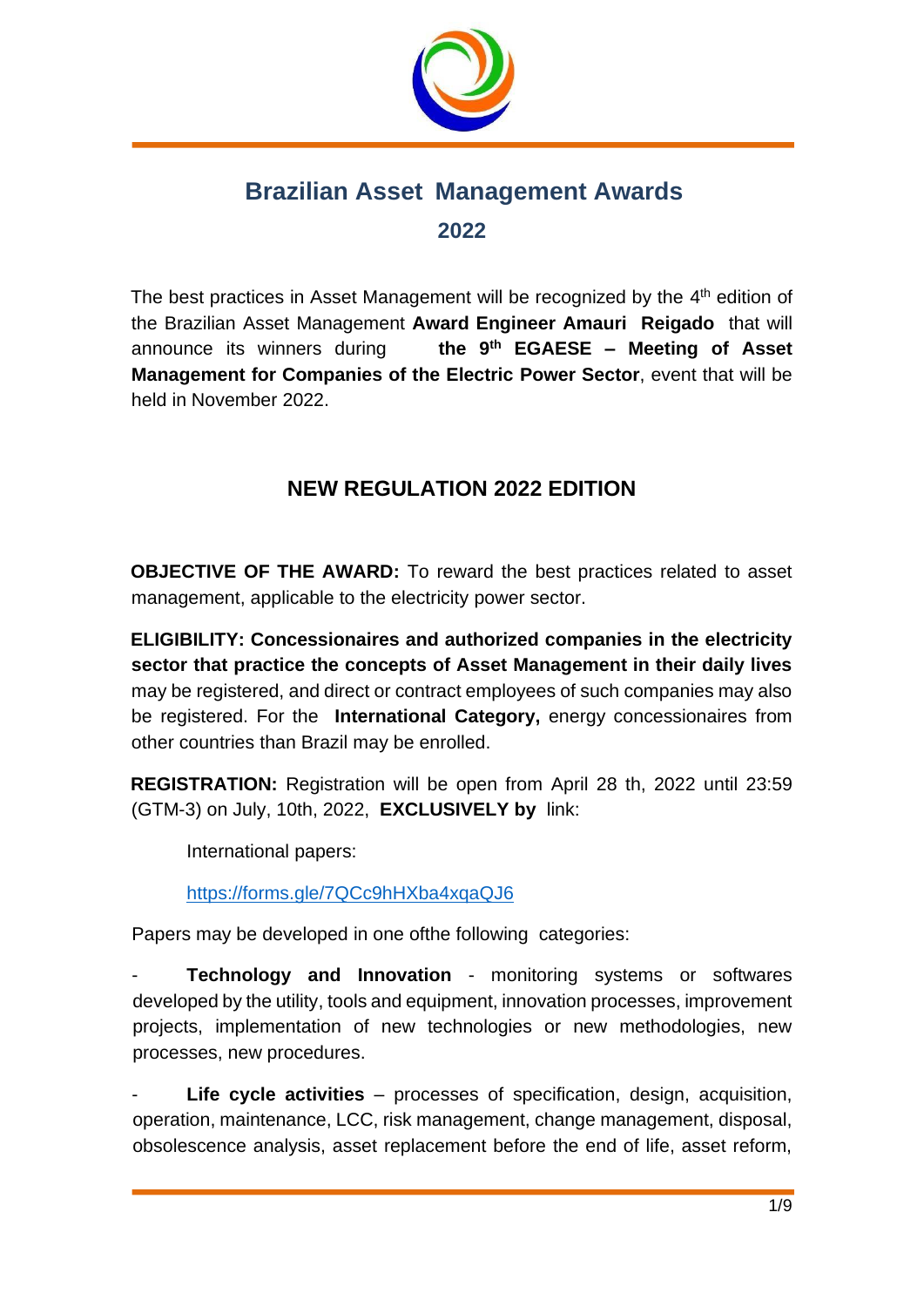

recycling, critical analysis, equipment acquisition, replacement and disposal criteria, remaining life analysis, life calculations, estimates and projections, economic analysis, financial projections, CAPEX solutions, OPEX and TOTEX.

**Strategic Management** - involvement of senior management, indicators and measurement of results, change management, SAMP, AMPs, audits, critical analysis, strategic plans, planning, risk management, projections, resource management, people management, impact analysis.

- **Regulatory Impacts** – how asset management can support the regulation and energy market of the country, results of technical indicators obtained by asset management.

It will be awarded the best asset management practice according to the requirements of ISO 55001 executed by utilities and recognized by the evaluating committee as the best international practice applicable to the power electricity sector.

# **CRITERIA FOR REGISTRATION OF ABSTRACTS OF TECHNICAL PAPERS**

# **1. REGISTRATION CRITERIA:**

Registrations can be made by concessionaires and companies of the eletric power sector through any individual, as a direct employee or contractor of the energy companies or utilities of the electrical power sector. The paper must be submitted onbehalf of the principal author(s), being allowed to have the maximum limit of 3 authors. It is not allowed the participation of consultants, manufacturers or other kind of company, except utilities.

When registering, it will be mandatory to authorise (the authors and the company) the dissemination and publication of the abstract, technical paper and presentation.

The authors are responsible for obtaining authorization from the competent departments of their respective companies.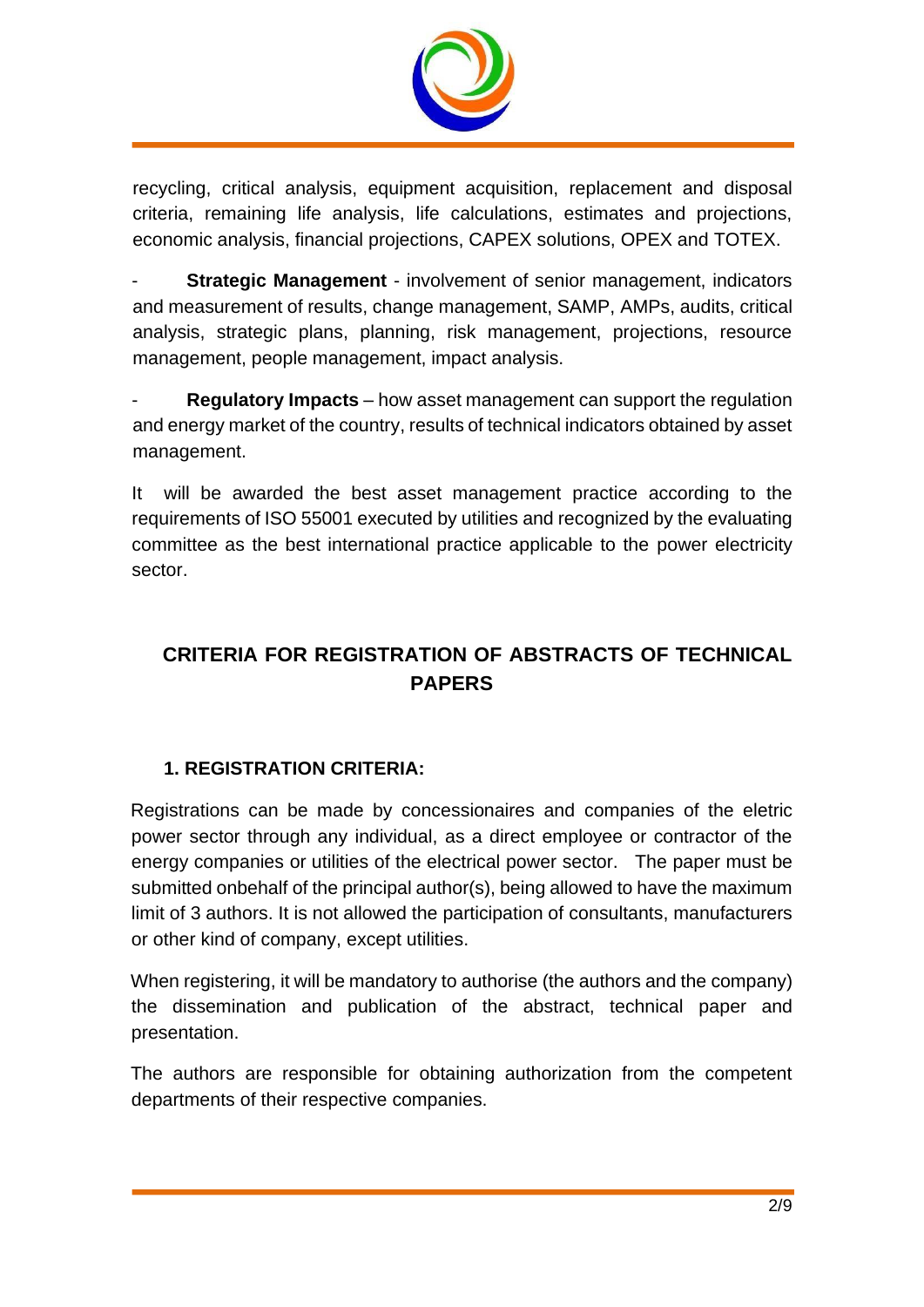

Authorization for publication and dissemination must be sent in PDF file at the time of registration and submission of the abstract.

# **2. INSTRUCTIONS FOR THE ABSTRACT:**

The **abstract** should contain at **least 100 and a maximum of 400 words in text**  (body of the abstract). The abstract should be typed through the Word software, in Arial font, body 12, with simple, justified spaces and normal margins.

It should contain in the following order:

- **title**
- **category**
- **3 key words (a term that synthesizes the central ideas or themes of a text), and**
- **summary body**.

The use of figures, equations, and graphs in the abstract, text only, will not be allowed.

For word counting, the title, the category that is competing, the key words and other requested information will not be computed; only the body text of the abstract will be computed.

The abstract should be sent only in **PDF file.**

**Remarks:** Abstracts of untitled, untitled, untitled papers and/or body of the abstract will not be accepted. **The deadline for delivery will be 07/10/2022.**

### **3. INSTRUCTIONS FOR TECHNICAL PAPERS:**

The **Complete Technical Papers must** be written in English or Spanish or Portuguese typed through the Word software, in Arial source, body 12, with simple spaces, justified, normal margins, simple column, with the same title of the submitted summary; they must also follow the template on the event website, contain a maximum **of 12 pages** and address topics related to the practices of strategies for Asset Management applicable to the electricity sector within the pre-established categories, taking as reference the ISO standards of asset management and should be aligned with the summary previously submitted.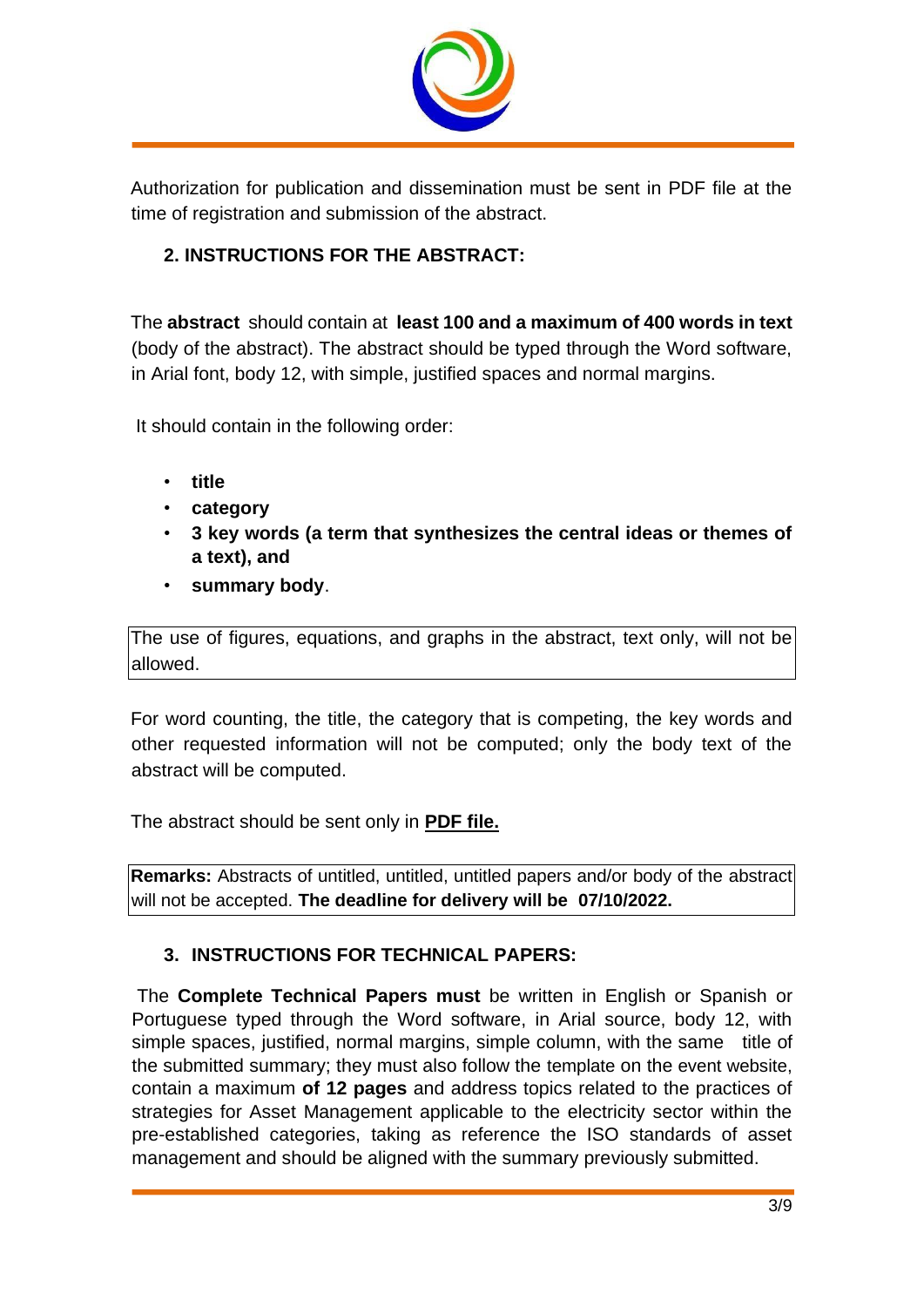

To ensure impartiality in the evaluation of the work will be sent instructions and template **on 07/20/2022** on the procedures for identifying the paper.

### **4. INSTRUCTIONS FOR PRESENTATIONS:**

Papers that obtain the first, second and third highest scores will be classified as approved and **may be invited** by the evaluation committee to be presented during the event.

The winning paper will be announced during the 9th EGAESE.

The presentations of the papers must be written and given in Spanish, English or Portuguese, according to the event template (which will be available until 12/09/2022) and sent in ppt file. Each speaker will have a set time for their presentation (more details in item 11.6 below). There will be no simultaneous translation during the event.

Presentation by a person who is not an employee of an electrical utility is NOT allowed.

The presentation or citation of consulting companies, software and the like that may characterize the promotion or sale of products or services is not allowed.

Manufacturers or producers of software and equipment may be exhibitors at the event. For this, it is necessary to contact the organizers

#### **5. SCORING CRITERIA:**

Each work will be evaluated by a committee composed of at least 3 people with international certification in asset management (mandatory certificate of auditor / advisor in asset management of IAM, ISO,ABNT or WpIAM)who will issue for each evaluation item a score from 0 to 10,using as reference the Brazilian standards of asset management in force (ABNT NBR ISO s isrie 55000).

### **6. METHODOLOGY OF CALCULATION OF THE TOTAL SCORE BASED ON THE EVALUATION OF THE TECHNICAL WORK**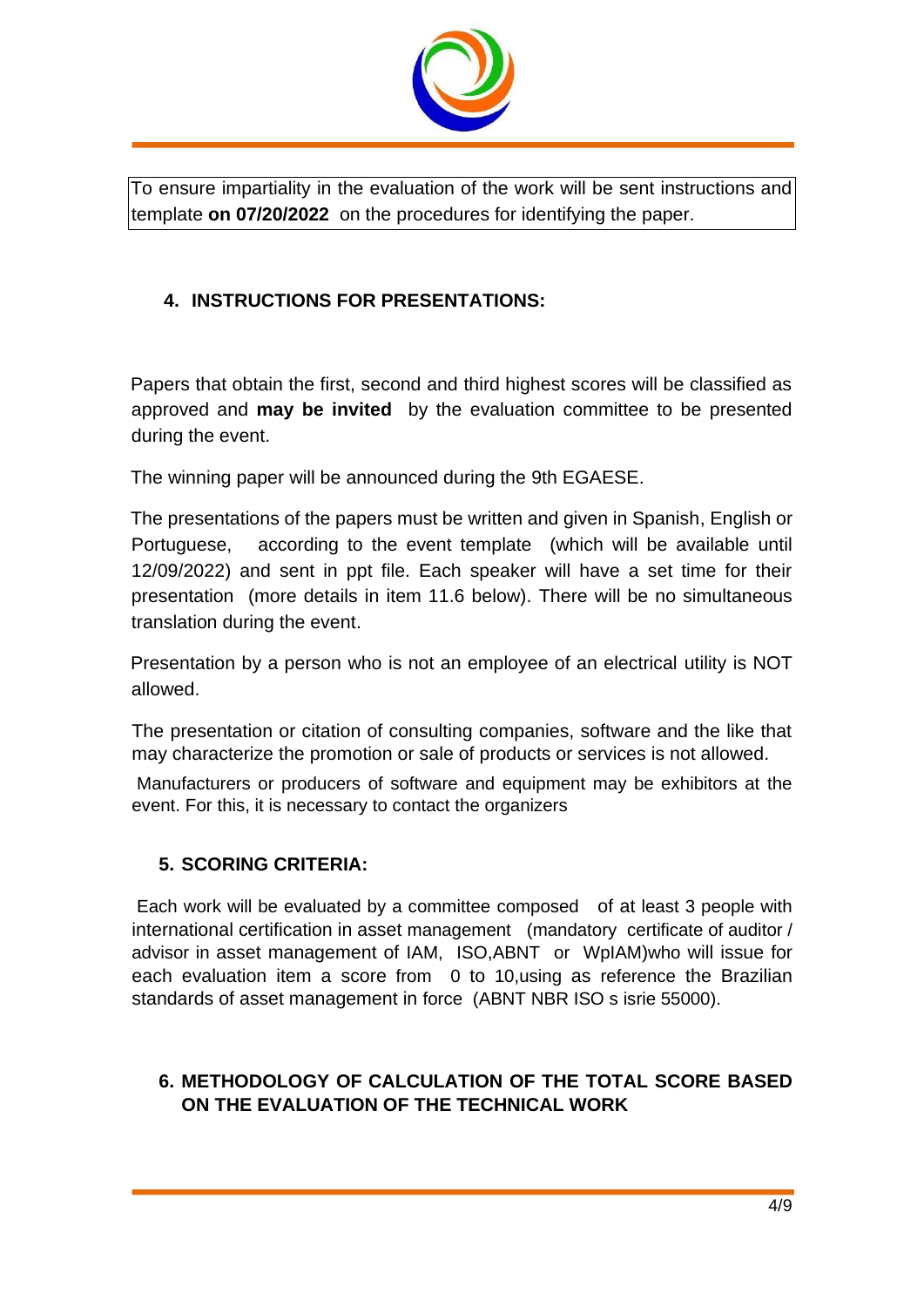

The technical papers will be evaluated according to the equation below, taking into account the following questions:

• **Impact on the company's business** (proven benefits of real or potential value that the work can add to the company's business) - corresponding to 30% of the final grade (weight 3 - named C1);

• **Methodology and application of tools or resources for asset management** (Conceptualizes the degree of applicability of the technique used, the results and conclusions. Indicates the practical importance of the work due to its implementation and application of methods, tools or resources that favor asset management and bring results to the company) - corresponding to 20% of the final grade (weight 2– named C2);

• **Replicability** (ease of application in another company and its contribution to the development of the electricity sector) – corresponding to 30% of the final grade (weight 3 - named C3).

Projects that are already implemented and with positive results measured and cited in the work, which are immediately applicable to other companies will receive a score of 10 in this iten.

• **Ordering of Ideas,Content and Clarity of Technical Paper** The text should be consistent with the title and theme, should be developed making references to the methods and processes applied, the presentation of conclusions, suggestions, recommendations and results should be made in a clear and well defined way – corresponding to 20% of the final grade (weight 2 – called C4)

Rating Note =  $(C1 \times 3)+(C2 \times 2)+(C3 \times 3)+(C4 \times 2)$  $(3+3+2+2)$ 

Equation (1)

Each paper will be analyzed by (at least) three evaluators and your final score will be the simple average of the evaluators' grades.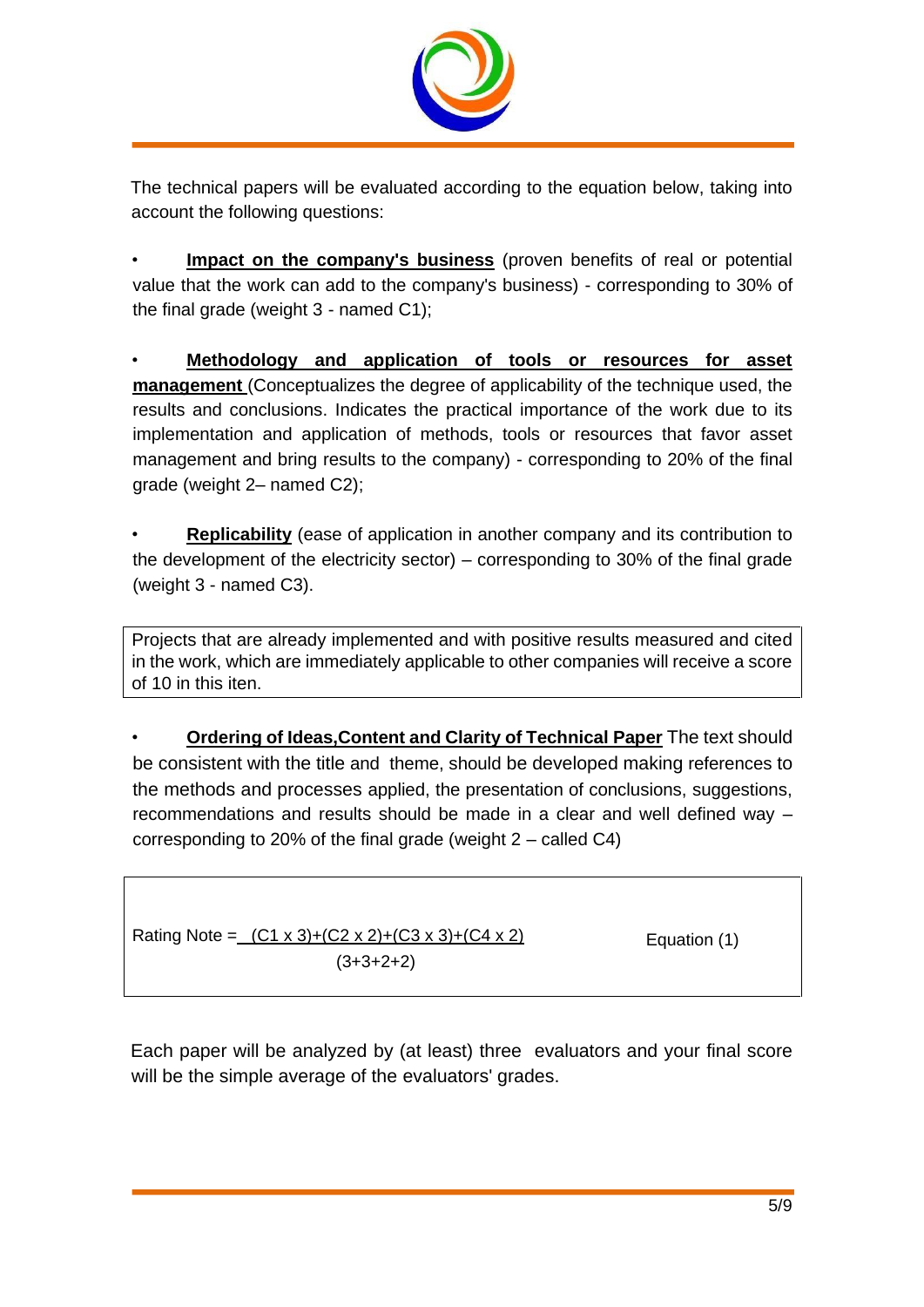

calculated according to Equation (2):

Technical Grade Evaluators =  $\sum n$  i=1 Grade Appraiser i

N

 $n = 3$  Equation(2)

## **7. TIEBREAKER CRITERIA:**

In any tie, the technical work will be untied by the evaluation of its relevance to the electricity sector, a requirement to be evaluated by the evaluating committee composed of at least three evaluators. The work that obtains the highest average score in this criterion will be considered the winner. Remaining the tie will be considered the winner the work with higher average score in the question impact on the business, followed by the higher average score of the replicability item.

## **8. APPROVED ABSTRACTS:**

The list of approved abstracts will be published on the InformaEnerg[y](http://45b1baf4cdf8c2c7e463a35b9a01cb1df2da5bd9/file%3A%2F%2F%2FC%3A%5CUsers%5Cmaris%5CAppData%5CLocal%5CTemp%5C%28) [website](http://45b1baf4cdf8c2c7e463a35b9a01cb1df2da5bd9/file%3A%2F%2F%2FC%3A%5CUsers%5Cmaris%5CAppData%5CLocal%5CTemp%5C%28)[\(http://www.informaenergy.com.br\)](http://www.informaenergy.com.br/) and on the Website of the Brazilian Asset Management Award (http://www[.premionacionalgestaoativos.com.br\)](http://www.premionacionalgestaoativos.com.br/) on July 1st , 2022.

The authors will have until July 31, 2022 to submit the complete papers to the Evaluation Commission of the Award.

| Registration and submission of Deadline July, 10, 2022<br>abstracts            |                                |
|--------------------------------------------------------------------------------|--------------------------------|
| Disclosure of abstracts<br>Approved                                            | Deadline June, 18, 2022        |
| Submission of complete papers                                                  | Deadline August, 15, 2022      |
| Disclosure of approved papers                                                  | Deadline September 15,<br>2022 |
| Disclosure of papers<br>classified for presentation                            | Deadline September 20,<br>2022 |
| Sending slides and videos for <b>Deadline October 07, 2022</b><br>presentation |                                |

#### **9. IMPORTANT DATES:**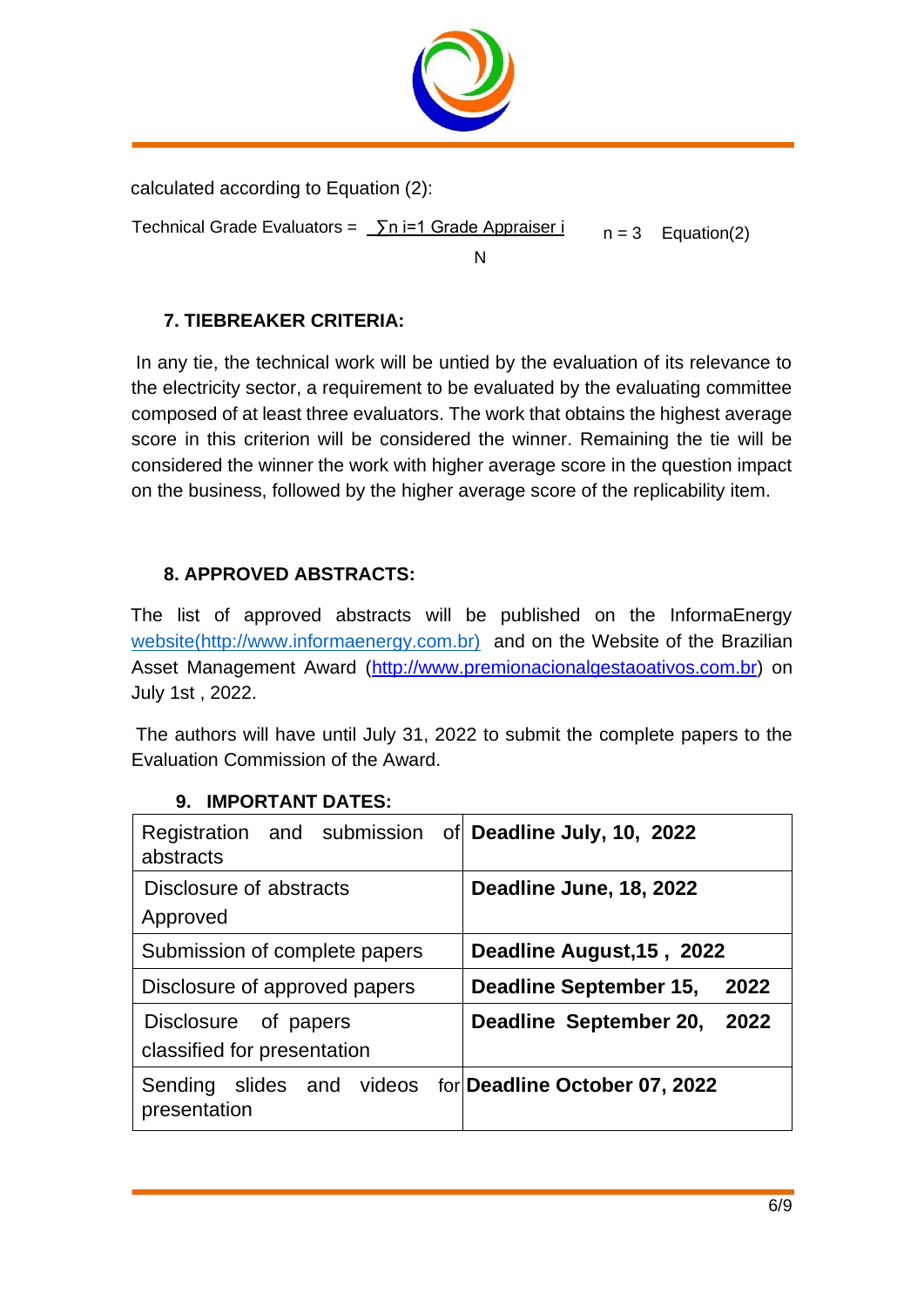

|       |  | Awards during EGAESE (hibrid Between 7 and 11/11/2022 |  |
|-------|--|-------------------------------------------------------|--|
| event |  |                                                       |  |

#### **10. Awards:**

The best scored paper will be awarded the Brazilian Asset Management Award as The Best International Practice and will also be able to receive a surprise gift. The announcement of the result and delivery of the Award will be held during the 9th EGAESE. For the papers considered finalists, it is mandatory to present at least one (one) of the authors during the event who may be invited to present the work and answer questions.

Finalist papers without at least one of the authors present at the event for presentation and receipt of the prize will be disqualified and will lose the right to the prize.

#### **11. New guidelines for the presentation of papers**

- **11.1.** The national finalists must send presentation in ppt file (format 16:9) according to the event template until **07/10** with a maximum of 15 slides without counting the cover. This submission is mandatory and non-compliance disqualifys the work, as this presentation will be provided to the participants of the event and made available on its own website.
- **11.2.** The slides described in item 11.1 may be used in whole or in part for the presentation on the day of the event, and it is up to the finalists to point out this decision during the submission of the material.
- **11.3.**In addition to the ppt presentation, finalists may choose to submit other resources for the presentation of the paper, such as: film, model or other innovative way to show the content of the paper.
- **11.4.** Finalists must send a photo of the presenter of the paper along with the slides by the deadline that will be informed in the submission of the template.
- **11.5.** Finalists who opt for other resources besides the presentation or without the presentation in ppt must submit this material by the deadline that will be informed in sending the template
- **11.6.** The total presentation time of each job will be informed when submitting the template. This time should include all the features that authors choose to use.
- **11.7.**If time is overrun, the work will be penalized with a reduction of 5 points in the final grade.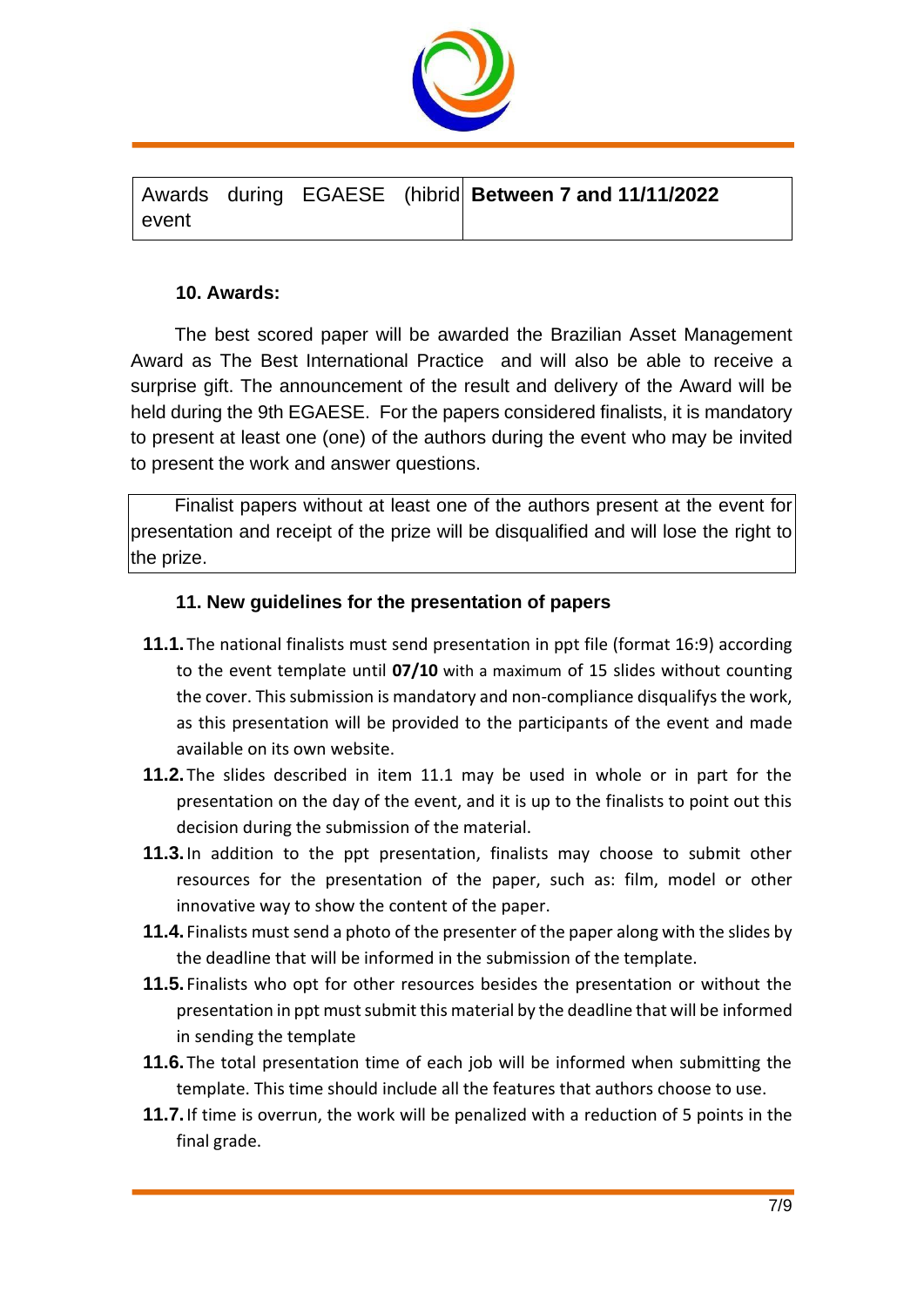

- **11.8.** The evaluation committee will assign an extra grade to each finalist work using the following criteria:
- **a) Clarity -** The resources used clearly reflect the idea and message of the work written with logical sequence and conclusions . Yes = 1 No = 0
- **b)** Quality The resources used were elaborated with quality, attention, without errors and without carelessness. Yes  $= 1$  No  $= 0$
- **c) Content -** The resources used fully and logically reflect the content of the written work. Yes =1 No= 0
- **d) Innovation –** The resources used bring innovation in the way of addressing the theme of written work. Yes =1 No =0
- **e) Understanding –** the resources used facilitate the understanding and understanding of who receives the information. Yes =1 No =0
- **11.9.** The extra score (sum of the points of the criteria mentioned in 11.8 and ranging from zero to 5) will be added to the average calculated in item 6 of the regulation, for each finalist work within the same category.
- **11.10.** Finalists will be called during the event to expose the work at the maximum set time, using the features as follows.
- **11.11.** During the exhibition 3 evaluators will assign another extra grade using the following criteria:

**a) Clarity** - The exhibition was made clearly the idea and message of the work were addressed with logical sequence and conclusions . Yes =  $1$  No =  $0$ 

**b) Quality** - The exhibition of the work was carried out with quality, attention, and commitment. Yes =  $1$  No =  $0$ 

**c)Content** - The exhibition was able to fully and logically pass the content of the written work. Yes  $=1$  No= 0

**11.12.** The extra score (sum of the points of the criteria mentioned in 11.13 and ranging from zero to 3) will be added to the note calculated in item 11.10 of the regulation, for each finalist work within the same category, thus forming the final grade.

**11.13.** The work with the highest final score within the same category will be awarded as 1st place in the category and the second will be awarded as 2nd place in the same category.

**11.14 .** The exhibition of work that exceeds the given time will be penalized with the reduction of 5 points in the final note ratifying the information of items 11.6 and 11.7.